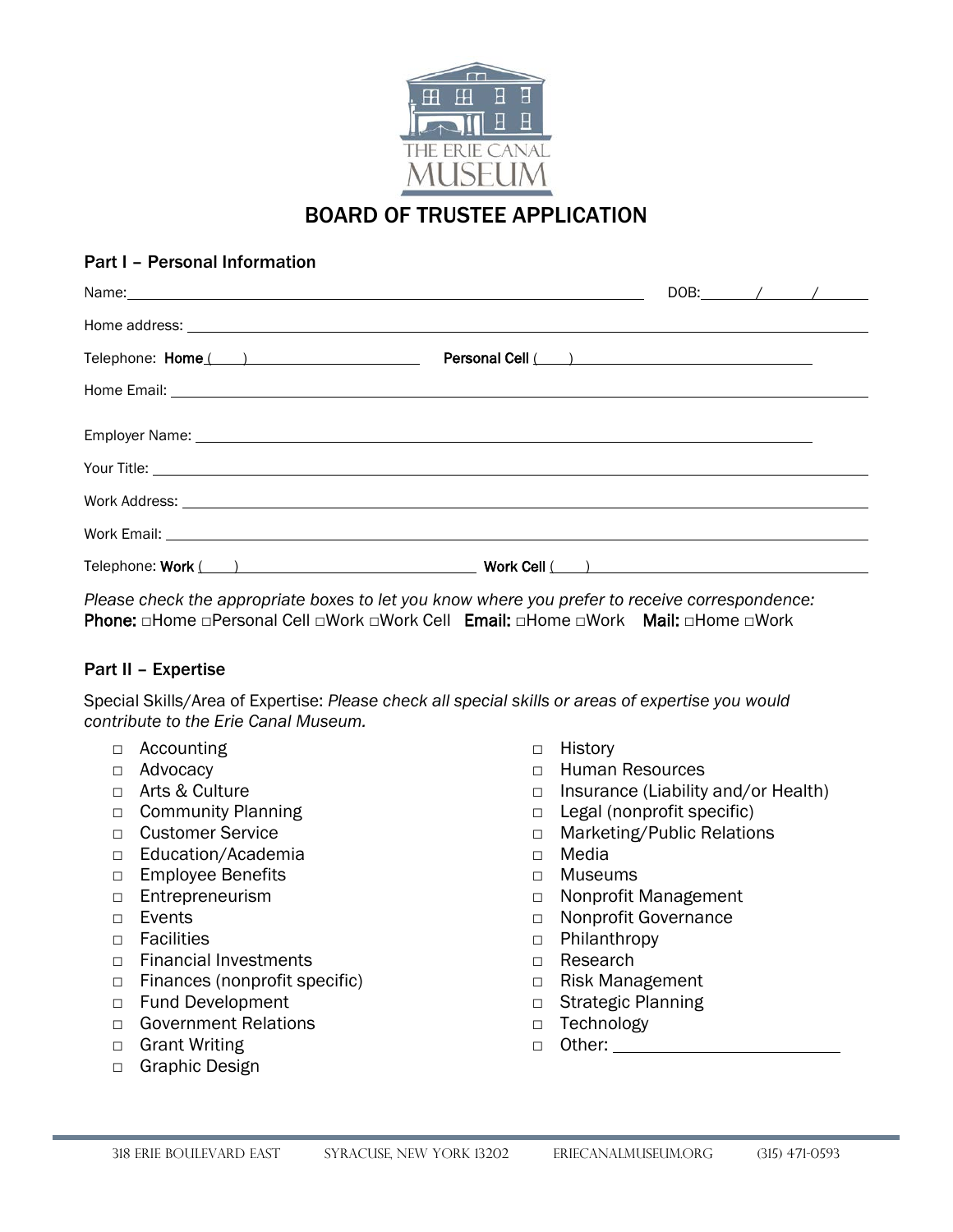Board Expertise: *Please indicate any boards on which you currently serve or have previously, as well as any officer positions you've held.* 

| <b>Organization Name</b>                                                                                       | <b>Time Period</b>                                                                                                                                                                                   | Officer                                                              |
|----------------------------------------------------------------------------------------------------------------|------------------------------------------------------------------------------------------------------------------------------------------------------------------------------------------------------|----------------------------------------------------------------------|
|                                                                                                                |                                                                                                                                                                                                      |                                                                      |
| you have been/or are pfegYbtly involved.                                                                       | Other Organizational Expertise: Please indicate any other charitable or community activities in which                                                                                                |                                                                      |
|                                                                                                                | Memberships and Associations: Please indicate any professional or social memberships you hold or<br>associations in which you are involved, including whether they are current affiliations or past. |                                                                      |
|                                                                                                                |                                                                                                                                                                                                      | □Current □Past<br>□Current □Past<br>□Current □Past<br>□Current □Past |
| Part III - Erie Canal Museum Board Information<br>Prospective Date Joining the Erie Canal Museum's Board: ____ |                                                                                                                                                                                                      |                                                                      |
|                                                                                                                | (Month)<br>What is it about the Erie Canal Museum that interests you in becoming a board member?                                                                                                     | (Year)                                                               |
|                                                                                                                |                                                                                                                                                                                                      |                                                                      |
| mission?                                                                                                       | How do you feel you can best contribute time and effort to help the Erie Canal Museum achieve its                                                                                                    |                                                                      |
|                                                                                                                |                                                                                                                                                                                                      |                                                                      |
|                                                                                                                |                                                                                                                                                                                                      |                                                                      |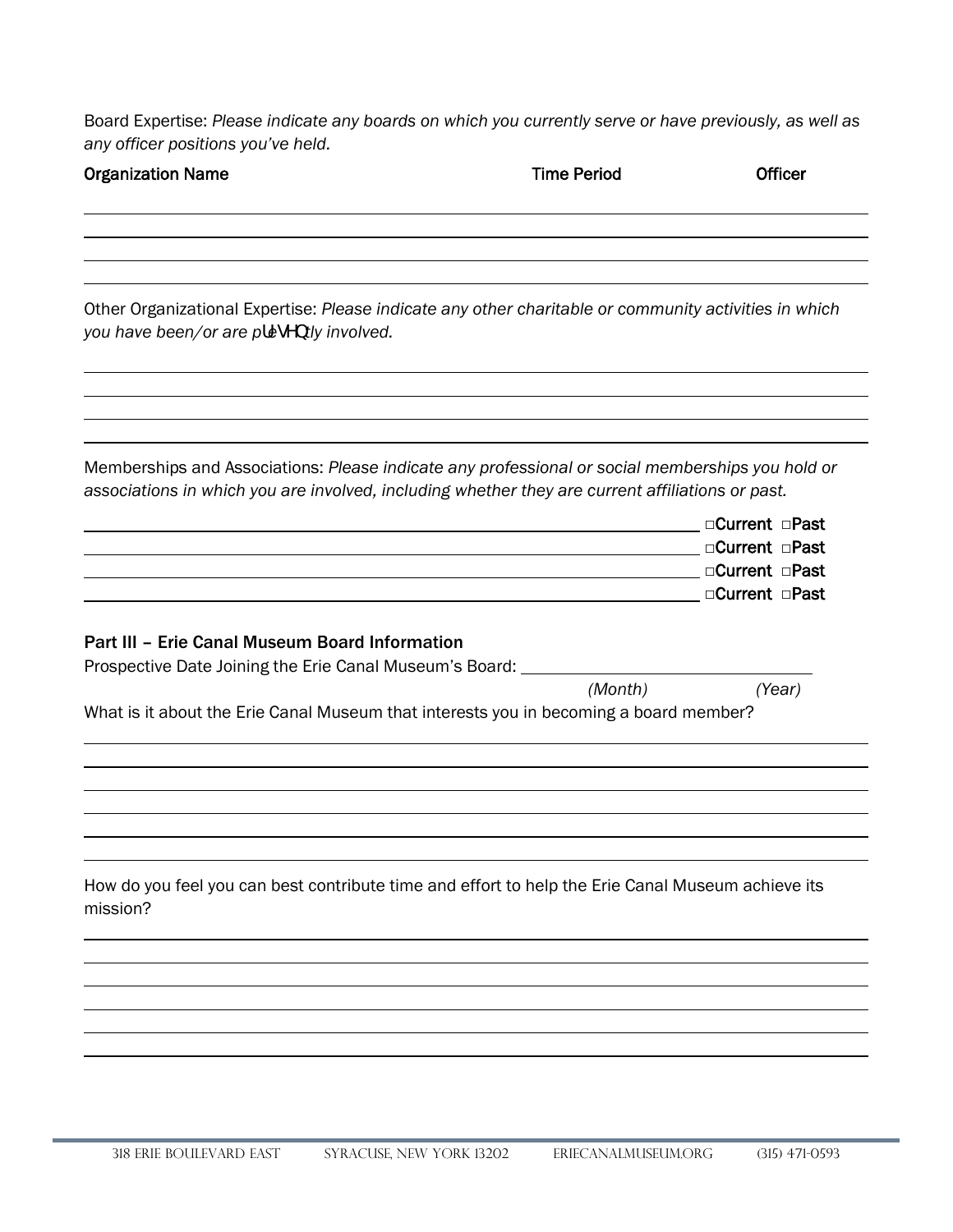Committees: *Each board member is asked to participate in at least one Committee. Please rate your preference from 1 (highest) to 5 (lowest).* 

| Rating | Committee                           | Responsibility                                                                                                                                                                                                                                                                                                                                                                                                                                                                                                                                                                                                                                                                                                                                                                                                                                                                                                                                                                                                                                                                                                                                                                                                                                                                                                                                                                                                                                                                                                                                                                                                                                                                                        |  |
|--------|-------------------------------------|-------------------------------------------------------------------------------------------------------------------------------------------------------------------------------------------------------------------------------------------------------------------------------------------------------------------------------------------------------------------------------------------------------------------------------------------------------------------------------------------------------------------------------------------------------------------------------------------------------------------------------------------------------------------------------------------------------------------------------------------------------------------------------------------------------------------------------------------------------------------------------------------------------------------------------------------------------------------------------------------------------------------------------------------------------------------------------------------------------------------------------------------------------------------------------------------------------------------------------------------------------------------------------------------------------------------------------------------------------------------------------------------------------------------------------------------------------------------------------------------------------------------------------------------------------------------------------------------------------------------------------------------------------------------------------------------------------|--|
|        | Audit & Finance                     | There shall be an Audit & Finance Committee which shall recommend policy<br>and be responsible for the supervision and direction of the care and custody<br>of all assets of the Museum. The Audit & Finance Committee shall: (i) advise<br>the Executive Director in the preparation of the budget for the calendar year<br>which shall be presented annually to the Board of Trustees for adoption; (ii)<br>review monthly financial reports to ensure accurate tracking, monitoring and<br>accountability of funds; (iii) develop policies, processes and reporting<br>procedures that promote the financial well-being, sound financial budgeting,<br>management and the safeguarding of assets, and regulatory/contractual<br>compliance of the corporation for recommendation to and approval by the<br>board of trustees; (iv) review with the Executive Director and the independent<br>public accountants then serving the Museum audit policies, the proposed<br>annual audit report to be submitted to the Board and changes to the<br>investment policy and strategy; (v) educates the board as to their fiduciary role<br>and responsibilities; and (vi) assures that appropriate and sufficient insurance<br>coverage is secured. The Treasurer shall not serve as Chair of the Audit &<br>Finance Committee.                                                                                                                                                                                                                                                                                                                                                                           |  |
|        | <b>Board Development</b>            | There shall be a Board Development Committee which shall recommend to<br>the Board persons to fill vacancies as soon as practicable after they may<br>occur. The Board Development Committee shall prepare priorities for Board<br>composition in consultation with Museum staff. The President shall not serve<br>on the Board Development Committee. The Board Development Committee<br>shall: (i) regularly review and propose to the board for revision of board and<br>officer job descriptions, expectations and ethical standards; (ii) identify, recruit<br>and nominate trustees, officers and directors for board consideration; (iii)<br>develop succession plans for officer positions; (iv) design and implement new<br>trustee orientation; (v) coordinate ongoing development and training for<br>trustees and officers; and (vi) share nominations for officers and new trustees<br>with all members of the Board at least fifteen (15) days prior to the Annual<br>Meeting of the Board, or the regular meeting where nominations will be<br>confirmed.                                                                                                                                                                                                                                                                                                                                                                                                                                                                                                                                                                                                                              |  |
|        | <b>Collections &amp; Facilities</b> | The Collections & Facilities Committee is responsible for the stewardship of<br>the Syracuse Weighlock Building with respect to its National Register status,<br>State Historic Preservation Office oversight, and all applicable preservation<br>covenants. It is also responsible for oversight of the care of the permanent<br>collections of the Museum, as well as the exhibitions program, including any<br>materials temporarily on loan. This committee may include members who are<br>not trustees of the Board. The Collections & Facilities Committee shall: (i)<br>ensure that the Museum adheres to the Collections Management Policy and<br>all American Alliance of Museums (AAM) standards, and annually review AAM<br>standards for collections care; (ii) ensure that the Museum has adequate<br>resources for the proper stewardship of collections; (iii) review curatorial<br>recommendations for acquisitions, purchases and de-accessions; (iv) review<br>the annual exhibition plan and offer recommendations and support as<br>needed; (v) in partnership with the Curator of Collections & Exhibitions,<br>suggest uses for the monies in the Curatorial Maintenance Fund to the Audit &<br>Finance Committee; (vi) recommend policies for the maintenance, repair, and<br>occupancy of the physical facilities and grounds of the Museum; (vii) make<br>certain the Museum allocates its space and uses its facilities to meet the<br>needs of the collections, audience, and staff and ensure the safety and<br>security of people, collections, and facilities through appropriate measures;<br>(viii) maintain a relationship with the County of Onondaga Department of |  |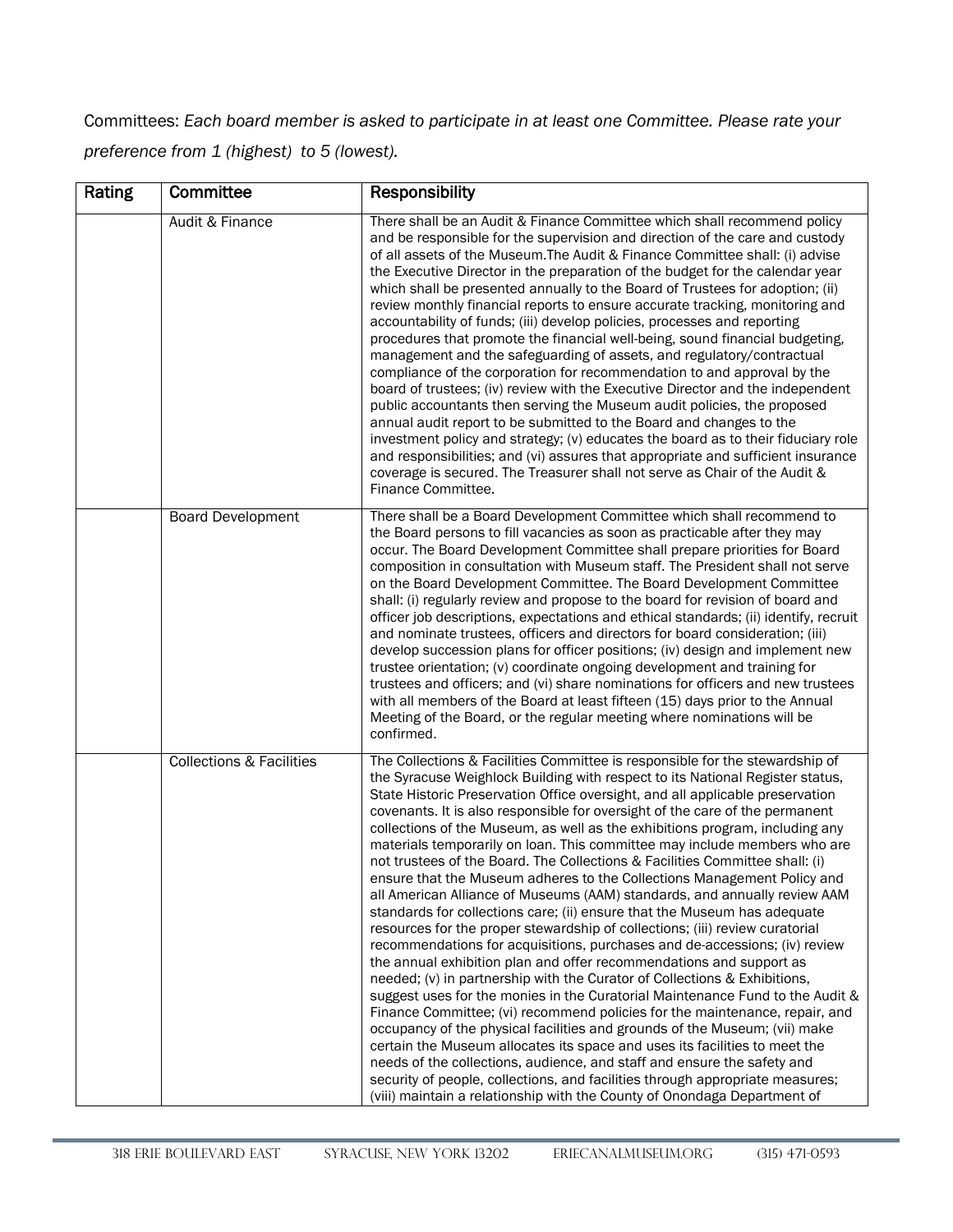|                    | Facilities Management; and (ix) act as advisors to the Curator of Collections &<br>Exhibitions.                                                                                                                                                                                                                                                                                                                                                                                                                                                                                                                                                                                                                                                                                                                                                                                                                                                                                                                                        |
|--------------------|----------------------------------------------------------------------------------------------------------------------------------------------------------------------------------------------------------------------------------------------------------------------------------------------------------------------------------------------------------------------------------------------------------------------------------------------------------------------------------------------------------------------------------------------------------------------------------------------------------------------------------------------------------------------------------------------------------------------------------------------------------------------------------------------------------------------------------------------------------------------------------------------------------------------------------------------------------------------------------------------------------------------------------------|
| Fund Development   | The Fund Development Committee shall support the financial goals of the<br>Museum through organized fundraising, grant writing, and membership<br>efforts. This Committee may include appointees who are not members of the<br>Board. The Fund Development Committee shall: (i) advise, assist, and partner<br>with the Director and the Board on revenue-generating plans; (ii) establish the<br>fundraising policies of the Museum in conjunction with the Director; (iv)<br>develop, integrate, and evaluate a Fund Development Plan to ensure<br>adequate revenue to support all phases of the Museum's operations, current<br>and future; (v) ensure consistency of operational budget with fund<br>development plans and activities; and (vi) provide support for staff in all fund<br>development activities, including fund raising events and campaigns.                                                                                                                                                                      |
| Program & Outreach | The Program & Outreach Committee shall support the educational and<br>outreach efforts of the Museum through community events, educational<br>offerings and membership development. This Committee may include<br>appointees who are not members of the Board. The Program & Outreach<br>Committee shall: (i) assist Staff in developing an Audience Development Plan<br>including an annual program plan and annual marketing plan; (ii) evaluate<br>museum audiences and identify potential markets for audience growth, and<br>design creative ways to develop audiences through consultation with outside<br>stakeholders; (iii) evaluate the Museum membership program and ensure<br>benefits are being offered; (iv) monitor the visitor experience; (v) be<br>responsible for making sure the Museum website and social media are<br>properly used and recommend improvements; (vi) develop and maintain<br>relationships with arts, cultural, and community organizations; and (vii)<br>evaluate the Museum volunteer program. |

*The board meets monthly typically on the fourth Wednesday at 4PM. See the attached calendar of meetings for the exact dates for this year.* 

Could you regularly attend board meetings in person or virtually? □Yes □No

How often do you believe you could participate in board meetings?

How often do you believe you will be able to physically participate in board meetings?

Comments: